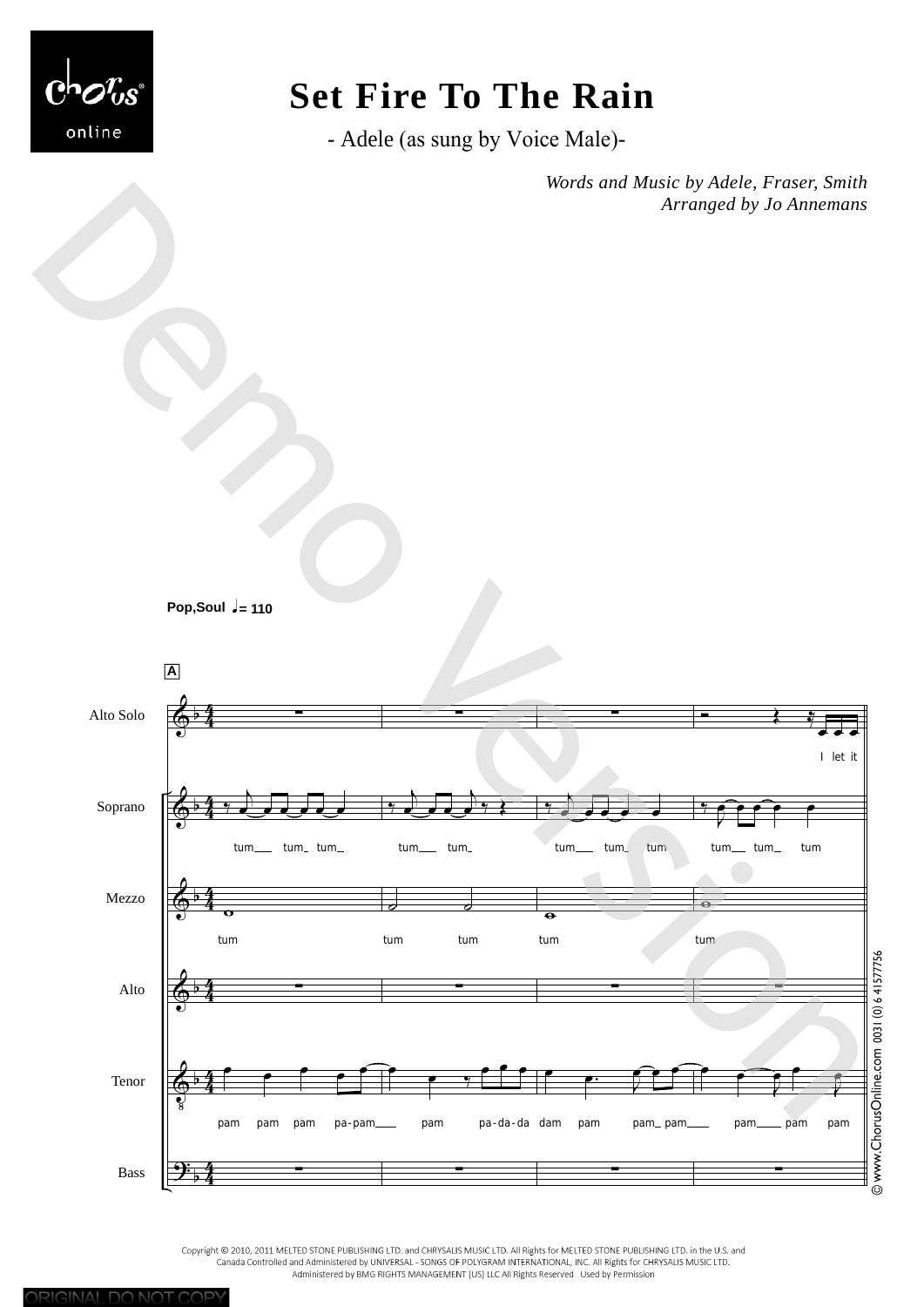Set Fire To The Rain 3 Solo-SMATB





ORIGINAL DO NOT COPY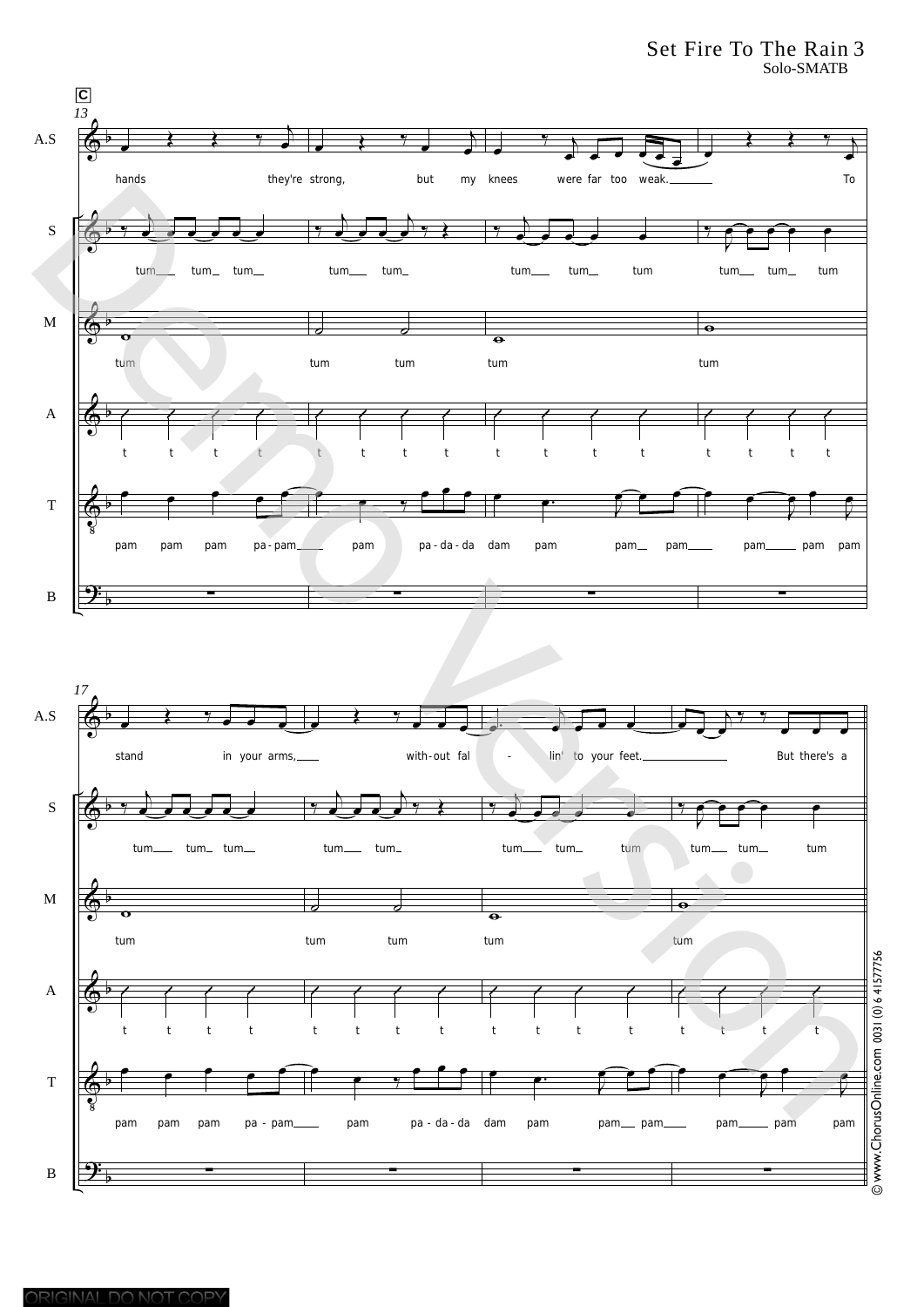### Set Fire To The Rain 5 Solo-SMATB

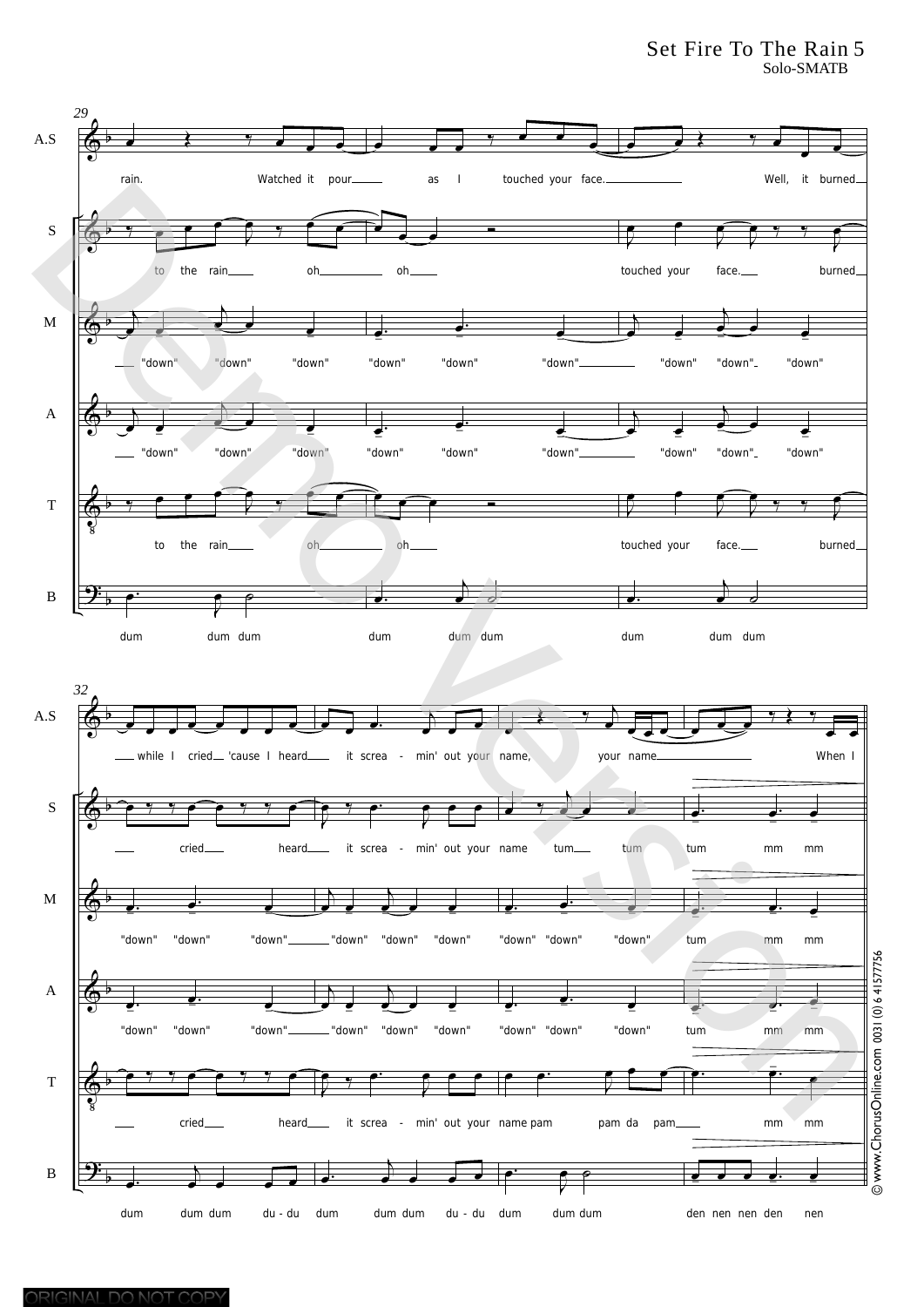Set Fire To The Rain 7 Solo-SMATB

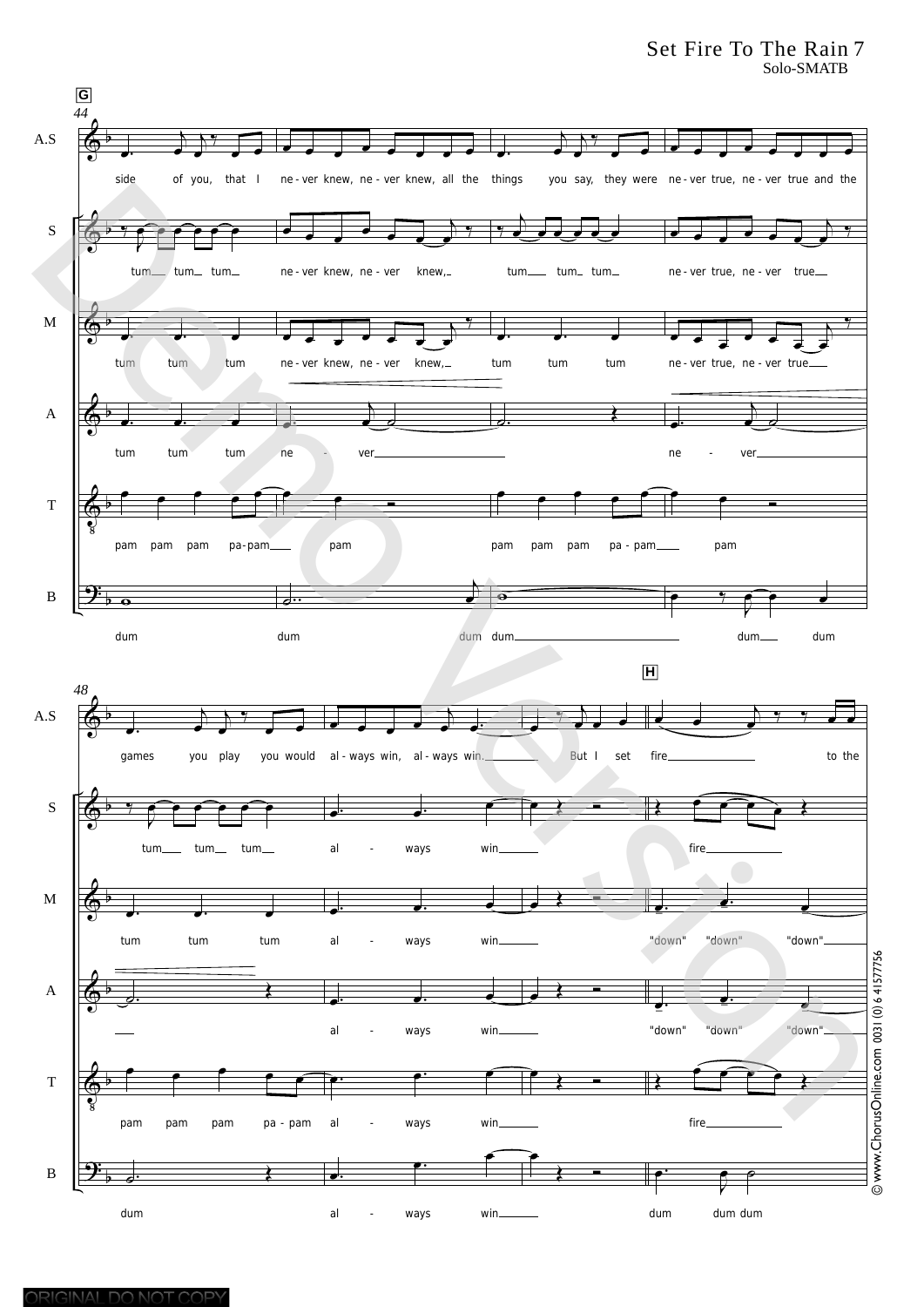### Set Fire To The Rain 9 Solo-SMATB

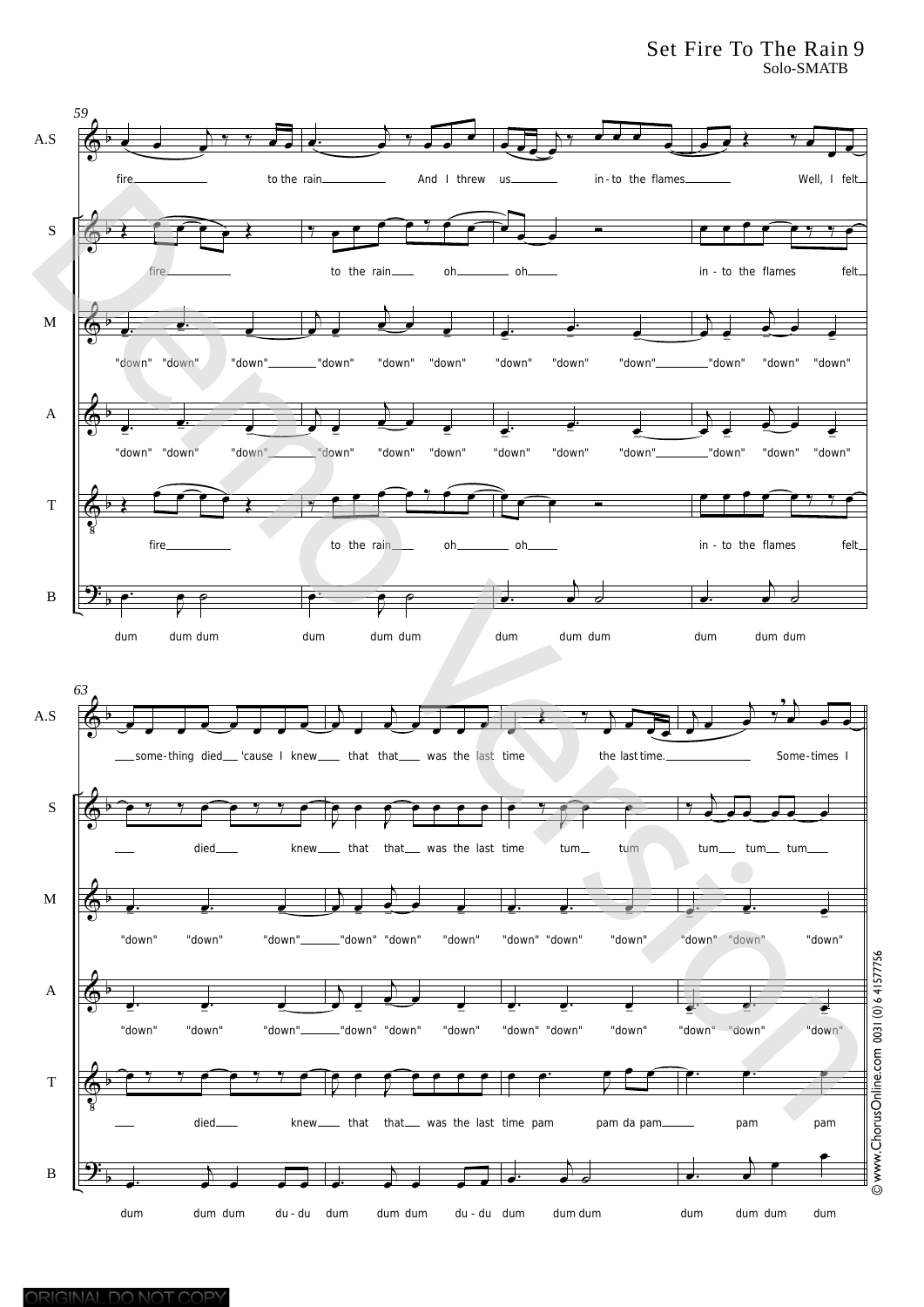#### Set Fire To The Rain 11 Solo-SMATB